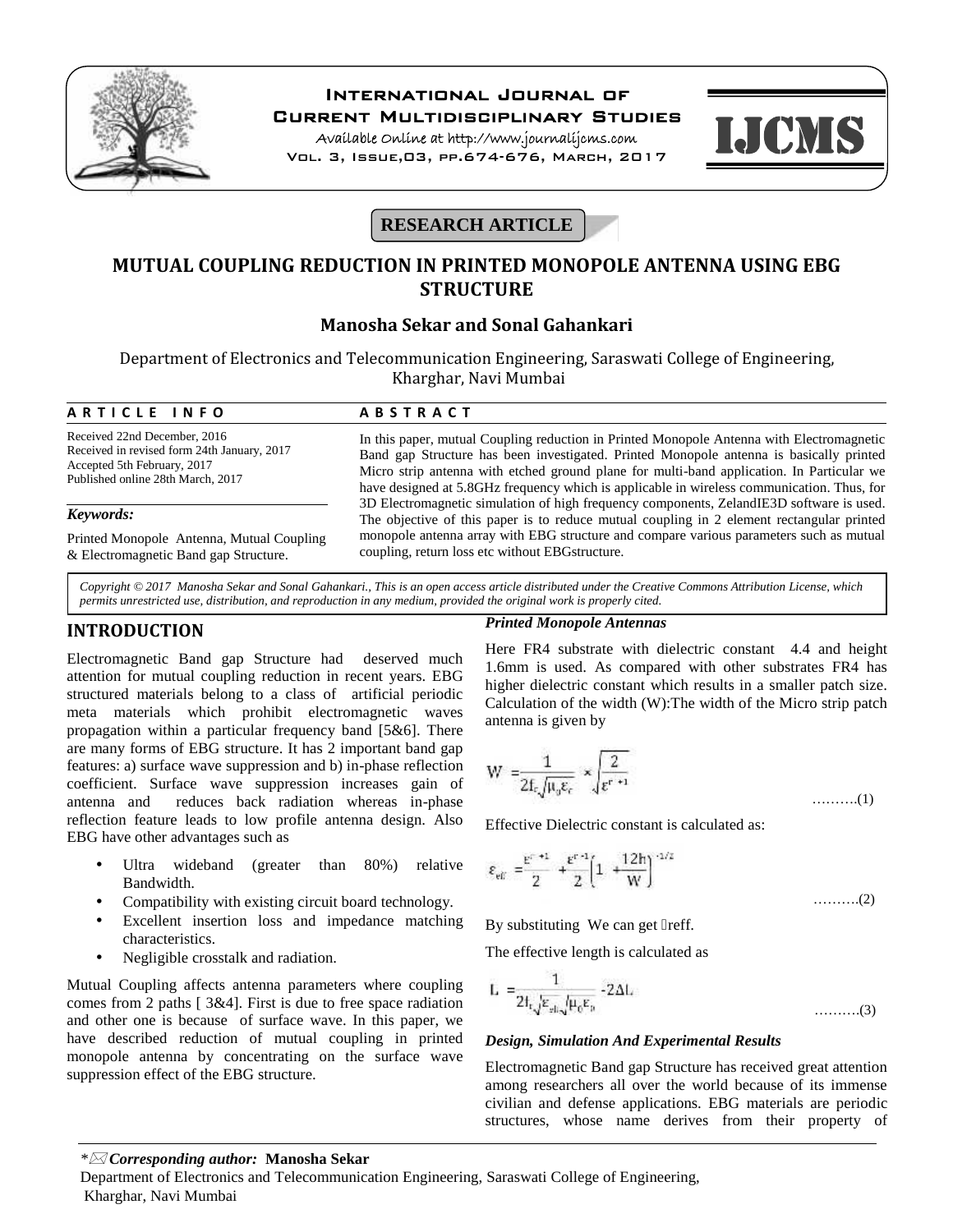preventing light propagation at same wavelengths. In this section the rectangular patch array antenna is designed using Zeland IE3D Software. The design layout of 2 patches rectangular Micro strip patch antenna array with and without EBG structure are illustrated in figures.

Figure 1 shows printed monopole antenna without EBG structure. In this we have simulated simple two monopole antenna without EBG structure and displayed various parameters like return loss, mutual coupling and current distribution. In order to design the proposed structures and optimize their dimensions for specific operating frequencies, a CPW line excitation is employed. This type of excitation allows for an efficient design of the proposed structures without the need of incorporating complex antenna geometries.



Return Loss and MutualCoupling without EBG structure



**Fig 3** Current Distribution without EBG structure.



**Fig4** Design layout with EBG structure

Figure 4 shows design layout of two printed monopole antenna with EBG structure which we have simulated to get better results as compared to the design without EBG structure.



**Fig 5** Return Loss and Mutual Coupling graph with EBG structure.



**Fig 6** Current Distribution with EBG structure.

**Table1** Comparative study

| <b>Design</b> | <b>Return Loss</b> | Mutual<br>Coupling | <b>Current</b><br><b>Distribution</b> |
|---------------|--------------------|--------------------|---------------------------------------|
| Without EBG   | $-13.84$           | $-1.83$            | Bad                                   |
| With EBG      | $-41.64$           | $-8.41$            | Good                                  |

From the Table 1, the performance of two element monopole antenna array with EBG structure is better than monopole antenna without EBG structure. From table it is clear that return loss has been increased in monopole antenna array from - 13.84dB to –41.64 and mutual coupling is also improved from - 1.83dB to -8.41dBwhen EBG structure is applied.

### **CONCLUSION**

In this paper, we have investigated printed monopole antennas, which is basically a printed micro strip antenna with etched ground plane for 5.8 GHz applications. Unlike monopole antennas which have non-planar or protruded structures above the ground plane, Printed monopole antennas are less fragile, planar and can be integrated with the integrated circuits. A two element printed monopole antenna wit EBG structure at the frequency of 5.8GHz has been successfully designed.

In particular, we have fabricated and tested printed monopole antennas 5.8GHz applications. The proposed technique is based on the insertion of EBG structures on the common ground plane. Also, simulation results have been validated with measurements. In modern wireless communication system antenna play very important role. Good design of antenna can improve performance of system. Further work can be done EBG structure on metamaterial. The recent interest is on metamaterial technology and application of EBG(Electromagnetic Band Gap) structure in the field of electromagnetic wave engineering utilizing this technology we can improve noise suppression and interference control.